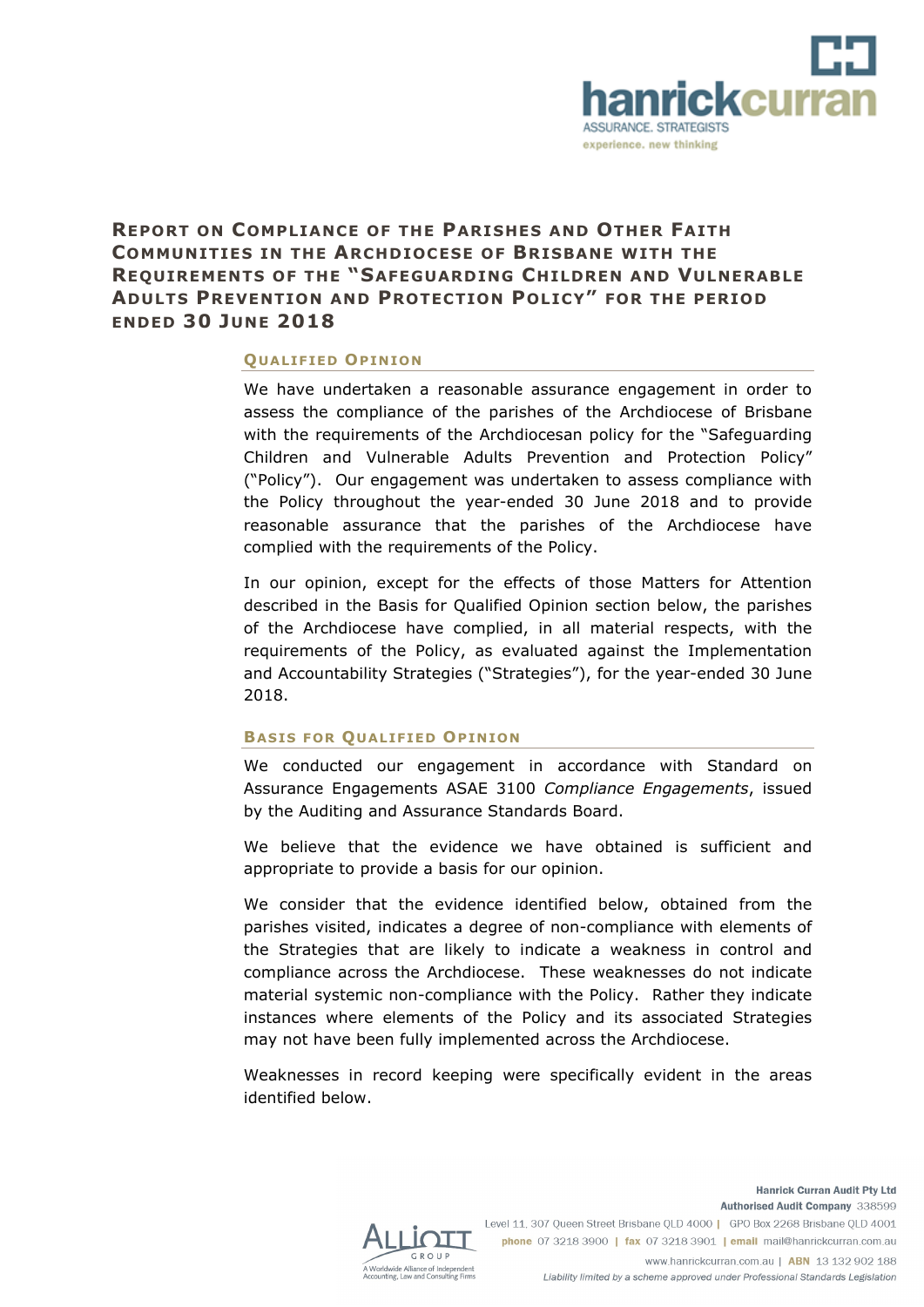## 1. APPOINTMENT OF LOCAL SAFEGUARDING REPRESENTATIVES

The Policy requires that parishes appoint a Local Safeguarding Representative ("LSR"). Our inspection procedures and site visits identified that not all parishes had appointed an LSR for the duration of the audit period (being 1 July 2017 to 30 June 2018), as is required under the Policy and Strategies.

## 2. TRAINING ATTENDANCE AND RECORD KEEPING

Our inspection procedures included examination of documentation to obtain evidence of compliance with the Policy. Specifically, we looked to identify compliance with the element of the Strategies that is concerned with the training of volunteers in the requirements of the Policy.

At each parish we visited, we identified evidence of volunteers not having completed the training that is mandated in the Strategies that support the Policy. We also identified weaknesses in documentation and record keeping for training attendance. The percentage of completion of the training varied among the Parishes, however, we obtained sufficient evidence to indicate a degree of non-compliance with the requirement of the Strategies for attendance at training.

# 3. RISK ASSESSMENT PROCEDURES

Our inspection procedures included examination of documentation to obtain evidence of compliance with the Policy. Specifically, we looked to identify compliance with the element of the Strategies that is concerned with the preparation of risk assessments for parish-based events, activities and services. The risk assessment process is mandated by the Strategies and is aimed at ensuring that parish events, activities and services are conducted in an environment where risk to children and vulnerable adults is identified, minimised and managed.

The weaknesses related to risk assessments either not having been prepared or having only been prepared for some of the events in the parish. The percentage of completion of the risk assessments varied among the Parishes, however, we obtained sufficient evidence to indicate a degree of non-compliance with the requirement of the Strategies for preparation of risk assessment documentation.

# 4. **EMPLOYMENT SCREENING**

Our inspection procedures included examination of documentation to obtain evidence of compliance with the Policy. Specifically, we looked to identify compliance with the element of the Strategies that is concerned with employment, selection and pre-screening of employees in parishes.

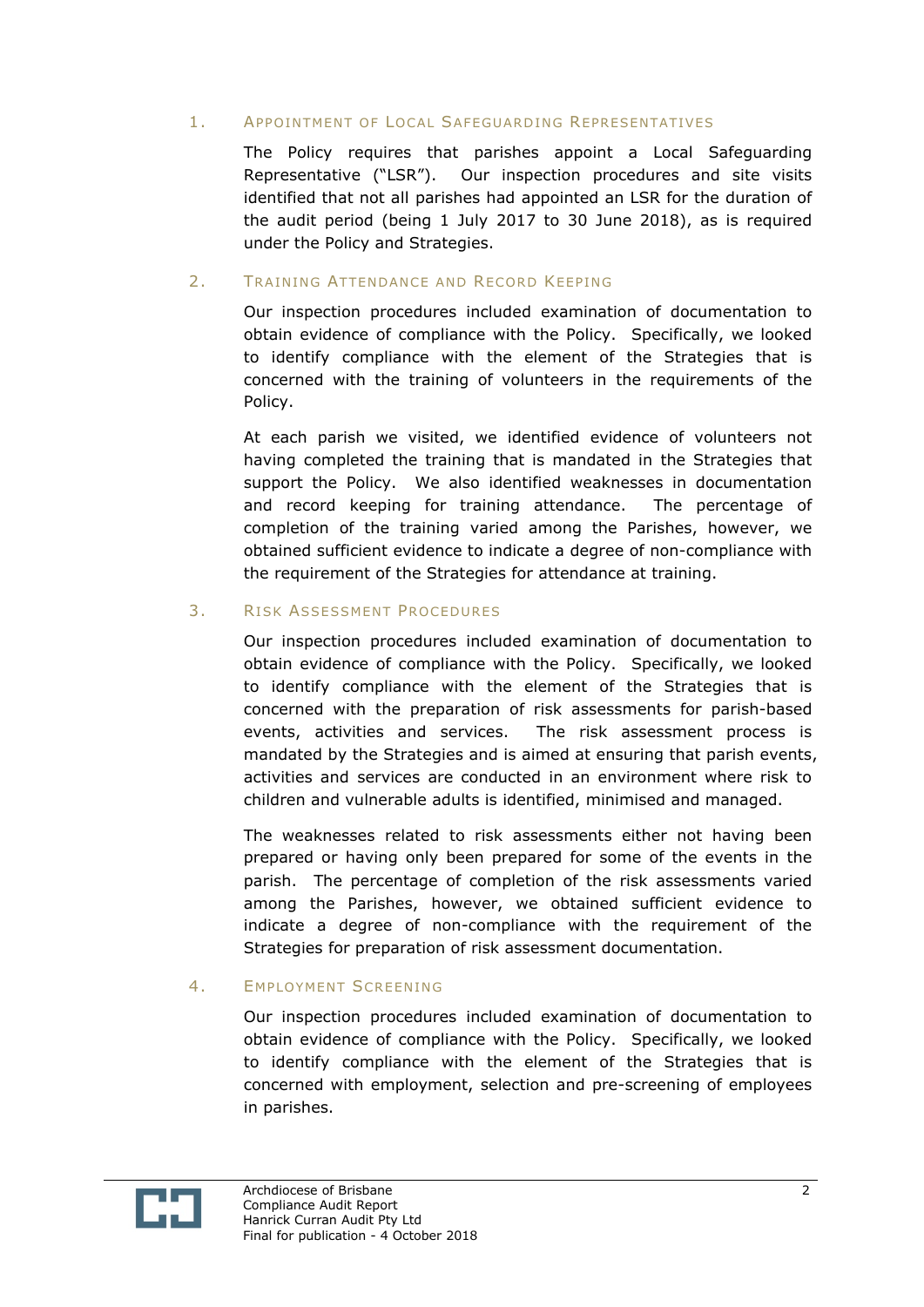At each parish we visited, we identified evidence of volunteers not having been subject to safeguarding pre-employment screening questions as expected in the Strategies. We also identified weaknesses in documentation and record keeping for pre-employment screening questions and selection.

#### **RESPONSIBILITY OF THE ARCHDIOCESE**

The Archdiocese is responsible for:

- (a) Compliance activity undertaken in parishes to meet the Policy and Strategies.
- (b) Identification of risks that threaten the compliance of parishes with the requirements of the Policy and Strategies identified above and for controls which mitigate those risks and for monitoring ongoing compliance with the Policy.

#### **OUR INDEPENDENCE AND QUALITY CONTROL**

We have complied with the independence and other relevant ethical requirements relating to assurance engagements and apply Auditing Standard ASQC 1 *Quality Control for Firms that Perform Audits and Reviews of Financial Reports and Other Financial Information, and Other Assurance Engagements* in undertaking this assurance engagement.

#### **RESPONSIBILITY OF THE ASSURANCE PRACTITIONER**

Our responsibility is to express an opinion on the Archdiocese's compliance, in all material respects, with the requirements of the Policy as evaluated against the Strategies, for the year ended 30 June 2018. ASAE 3100 requires that we plan and perform our procedures to obtain reasonable assurance about whether, the Archdiocese has complied, in all material respects, with the requirements of the Policy as evaluated against the Strategies, for the year ended 30 June 2018.

An assurance engagement to report on the Archdiocese's compliance with the requirements of the Policy involves performing procedures to obtain evidence about the compliance activity and controls implemented to meet the requirements of the Policy. The procedures selected depend on our judgement, including the identification and assessment of risks of material non-compliance with the requirements of the Policy as evaluated against the Strategies. Our procedures included examination, on a test basis, of evidence supporting the compliance of the parishes with the Policy.